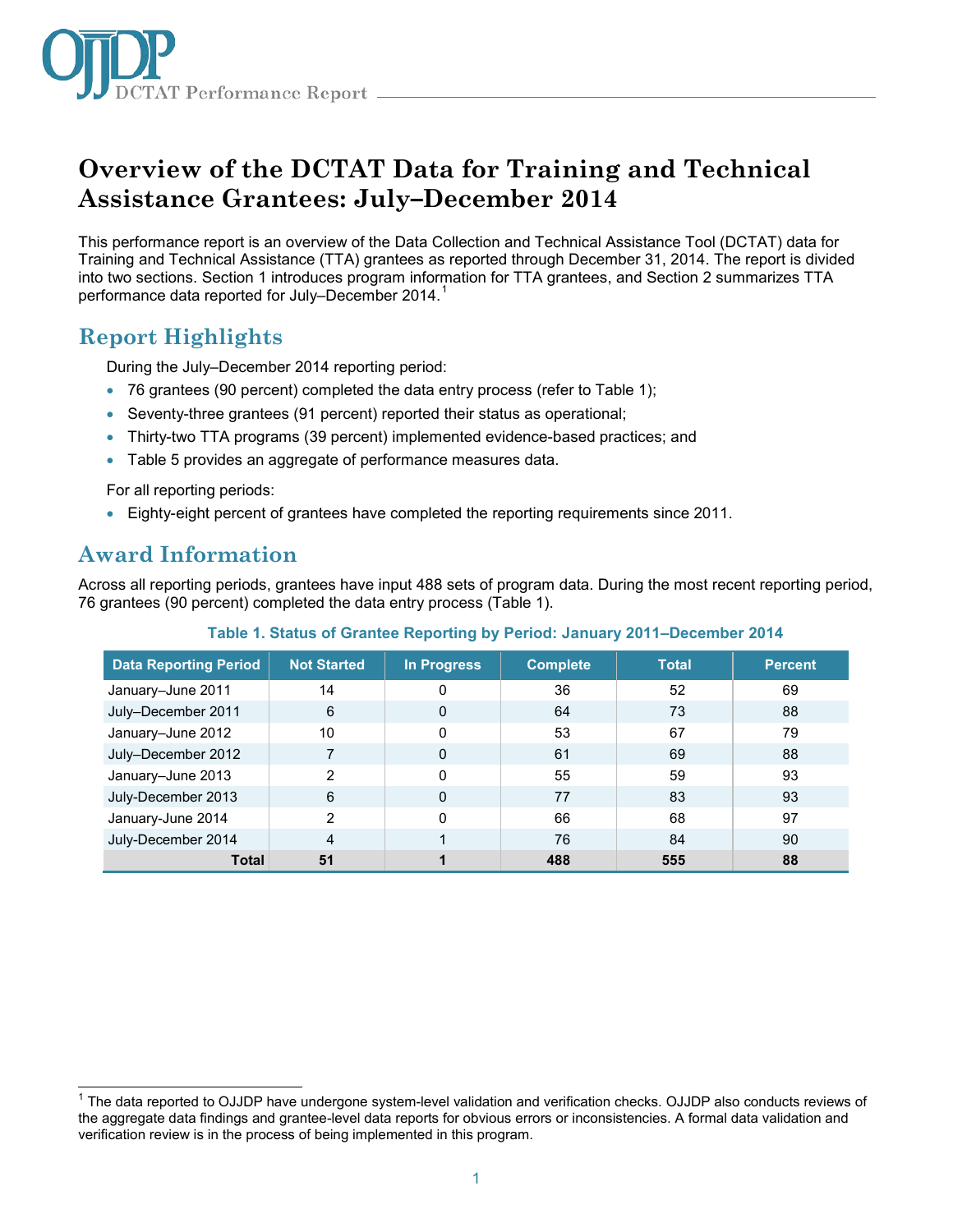Over the past eight reporting periods, the percentage of grantees that have completed the reporting requirements is captured in Figure 1 below. Overall, the percentage of compliance for all reporting periods is 88 percent.



There have been slight variations in the population served across reporting periods due to a fluctuation in the total number of grantees. Targeted services include any approaches specifically designed to meet the needs of the intended population (e.g., gender-specific, culturally based, and developmentally appropriate services).

|                                               | <b>Number of Grantees Serving Group During Reporting Period</b> |                   |                    |  |
|-----------------------------------------------|-----------------------------------------------------------------|-------------------|--------------------|--|
| <b>Population</b>                             | July-December 2013                                              | January-June 2014 | July-December 2014 |  |
| <b>Race/Ethnicity</b>                         |                                                                 |                   |                    |  |
| American Indian/Alaska Native                 | 13                                                              | 13                | 13                 |  |
| Asian                                         | 10                                                              | 9                 | 10                 |  |
| <b>Black/African American</b>                 | 12                                                              | 11                | 12                 |  |
| Hispanic or Latino (of Any Race)              | 12                                                              | 11                | 12                 |  |
| Native Hawaiian and Other Pacific<br>Islander | 9                                                               | 7                 | 7                  |  |
| <b>Other Race</b>                             | 11                                                              | 8                 | 7                  |  |
| White/Caucasian                               | 11                                                              | 10                | 10                 |  |
| Caucasian/Non-Latino                          | 10                                                              | 9                 | 11                 |  |
| Youth Population Not Served Directly          | 58                                                              | 52                | 61                 |  |
| <b>Justice System Status</b>                  |                                                                 |                   |                    |  |
| At-Risk Population (No Prior Offense)         | 6                                                               | 8                 | 9                  |  |
| First-Time Offenders                          | 7                                                               | 9                 | 10                 |  |
| <b>Repeat Offenders</b>                       | 10                                                              | 9                 | 10                 |  |
| Sex Offenders                                 | 4                                                               | 5                 | 5                  |  |
| <b>Status Offenders</b>                       |                                                                 | 8                 | 9                  |  |
| <b>Violent Offenders</b>                      | 4                                                               | 6                 | 8                  |  |
| Youth Population Not Served Directly          | 65                                                              | 55                | 62                 |  |
| <b>Gender</b>                                 |                                                                 |                   |                    |  |
| Male                                          | 13                                                              | 13                | 14                 |  |
| Female                                        | 13                                                              | 14                | 15                 |  |
| Youth Population Not Served Directly          | 59                                                              | 53                | 61                 |  |

#### **Table 2. Target Populations Served: July 2013–December 2014**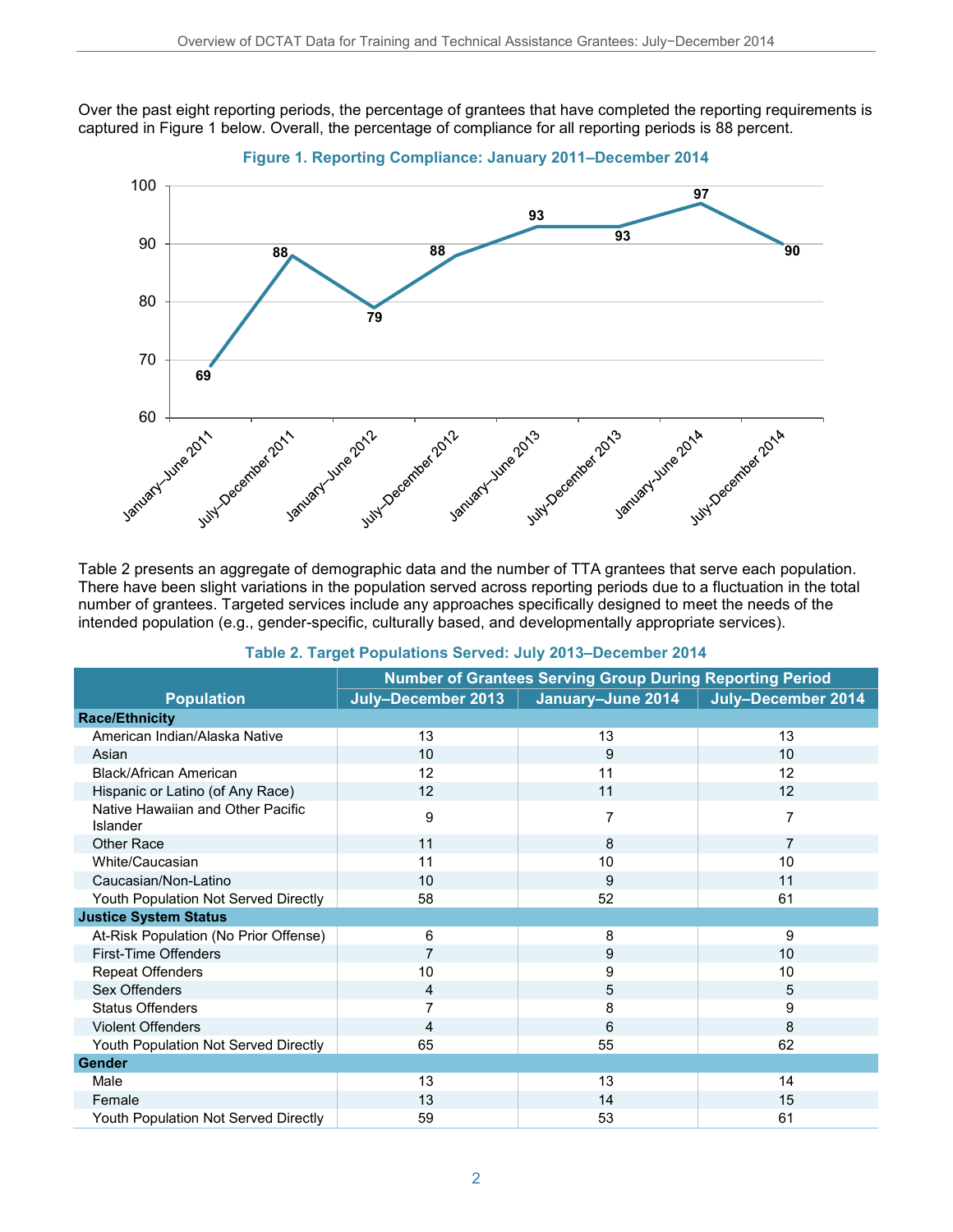| Age                                  |    |    |    |  |
|--------------------------------------|----|----|----|--|
| $0 - 10$                             | 6  | 5  | 4  |  |
| $11 - 18$                            | 13 | 15 | 15 |  |
| Over 18                              | 11 | 12 | 11 |  |
| Youth Population Not Served Directly | 57 | 52 | 60 |  |
| <b>Geographic Area</b>               |    |    |    |  |
| Rural                                | 12 | 13 | 12 |  |
| Suburban                             | 11 | 11 | 12 |  |
| Tribal                               | 12 | 12 | 11 |  |
| Urban                                | 12 | 12 | 13 |  |
| Youth Population Not Served Directly | 58 | 53 | 61 |  |

### **Evidence-Based Programs**

Evidence-based programs include programs that follow a model of success proven by academic research efforts. During the July–December 2014 reporting period, 32 TTA programs (39 percent) implemented evidence-based practices, and 50 programs (61 percent) did not (Figure 2). A total funding of \$70,065,318 was awarded to operational TTA programs. Of this funding, \$20,144,516 (29 percent) was used to support programs that implemented evidence-based practices (Figure 3).



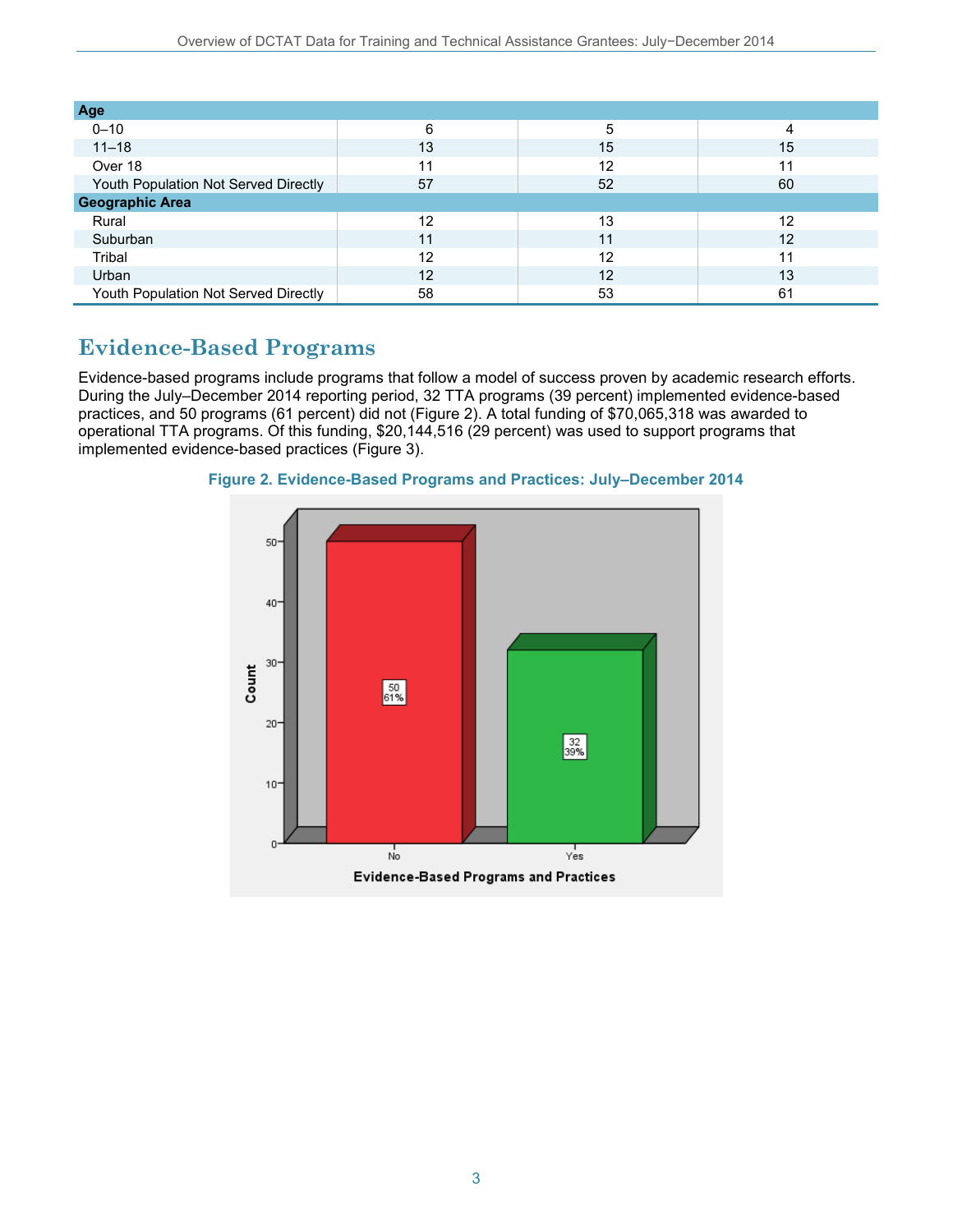

#### **Figure 3. Grant Funds for Evidence-Based Programs and Practices: July–December 2014**

A significant number of TTA providers are implementing evidence-based programs and/or practices. During the July–December 2014 reporting period, 32 programs (39 percent) implemented such practices. The current reporting period shows a slight increase in evidence-based programs compared with the January–June 2014 reporting period (Figure 4).





The most frequently funded implementing agencies for TTA providers for the July–December 2014 reporting period were nonprofit community-based organizations (35), followed by juvenile justice organizations (18) and schools or other educational organizations (11; see Figure 5).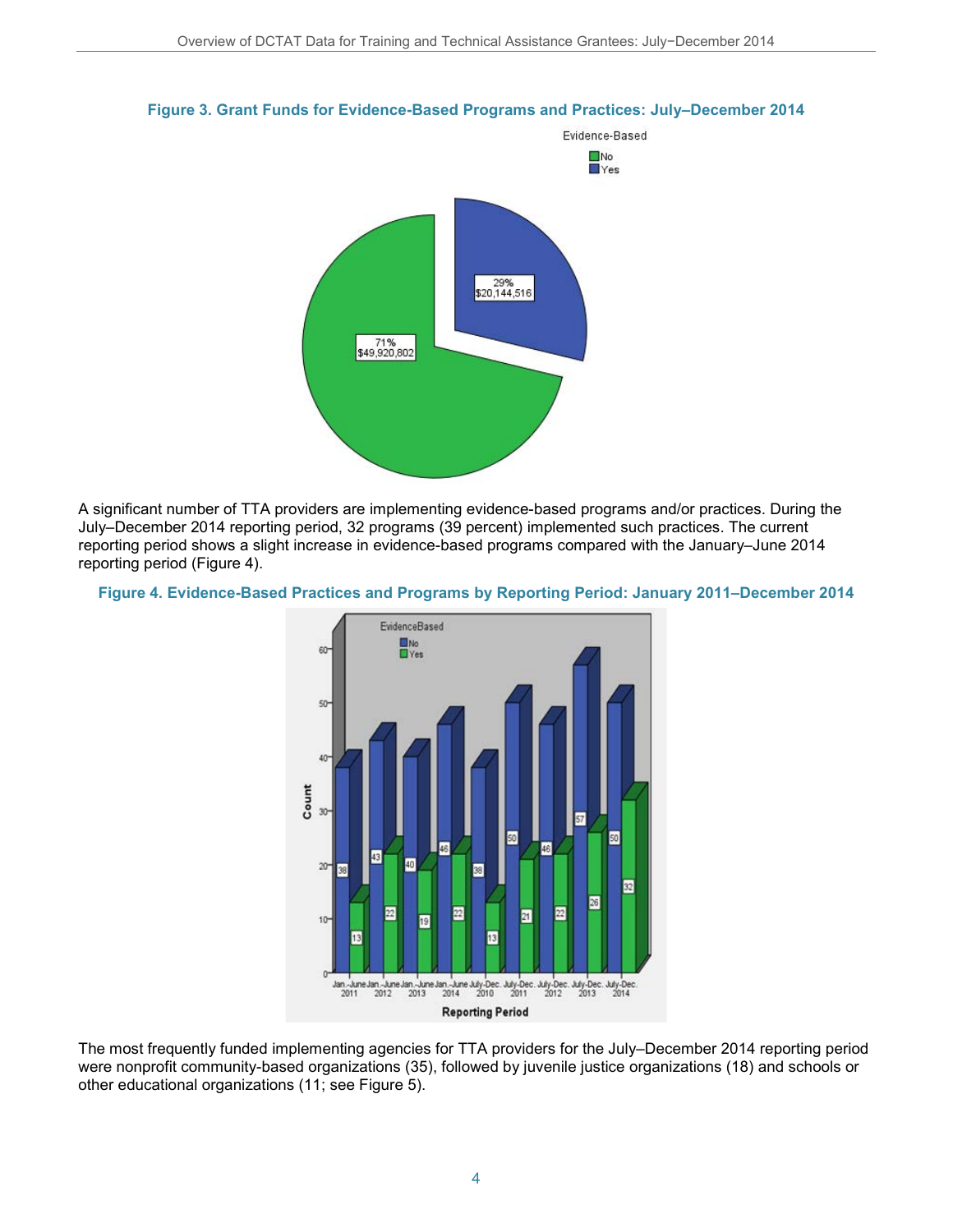

**Figure 5. Implementing Agencies: July–December 2014**

During the July–December 2014 reporting period, 73 grantees (91 percent) reported their status as operational, meaning that these grantees expended grant funds toward TTA activities. Seven grantees (9 percent) reported their status as not operational, meaning they did not expend grant funds toward program activities. These results are shown by grantee count and by percent in Figures 6a and 6b.



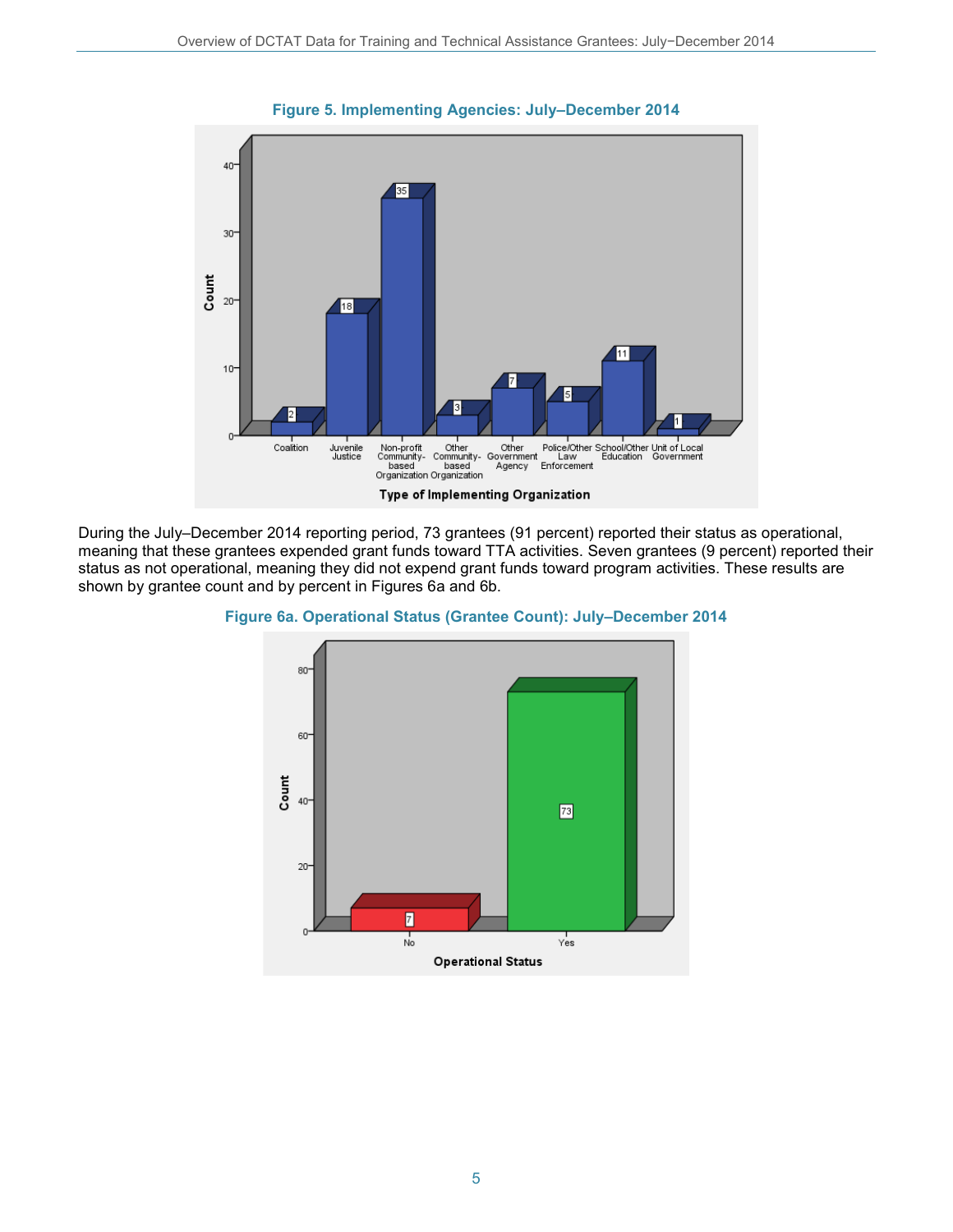

#### **Figure 6b. Operational Status (Percent): July–December 2014**

Table 3 shows the number of grants awarded by state or district. The greatest numbers of grants were awarded to the District of Columbia, with 13 grants, and California, with 9 grants. Wisconsin and Nevada received the largest amounts of federal funding (Table 4).

#### **Table 3. Number of Grants Awarded by State or District: July–December 2014**

| <b>Grantee State,</b><br><b>Territory, or District</b> | <b>Count</b> | <b>Grantee State,</b><br><b>Territory, or District</b> | <b>Count</b> |
|--------------------------------------------------------|--------------|--------------------------------------------------------|--------------|
| AK                                                     | 1            | МT                                                     |              |
| <b>AL</b>                                              | 4            | <b>NV</b>                                              | 4            |
| AZ                                                     | 1            | <b>NY</b>                                              | 6            |
| CA                                                     | 9            | <b>OH</b>                                              | 1            |
| CO                                                     | 1            | OK                                                     | 3            |
| <b>CT</b>                                              |              | <b>OR</b>                                              | 3            |
| DC                                                     | 13           | <b>PA</b>                                              | 1            |
| FL.                                                    | 5            | <b>TN</b>                                              | 2            |
| IA                                                     | 2            | UT                                                     | 1            |
| IL                                                     | 1            | VA                                                     | 5            |
| <b>KY</b>                                              | 3            | <b>WA</b>                                              | 1            |
| <b>MA</b>                                              | 6            | WI                                                     | 8            |
| <b>MD</b>                                              | 1            |                                                        |              |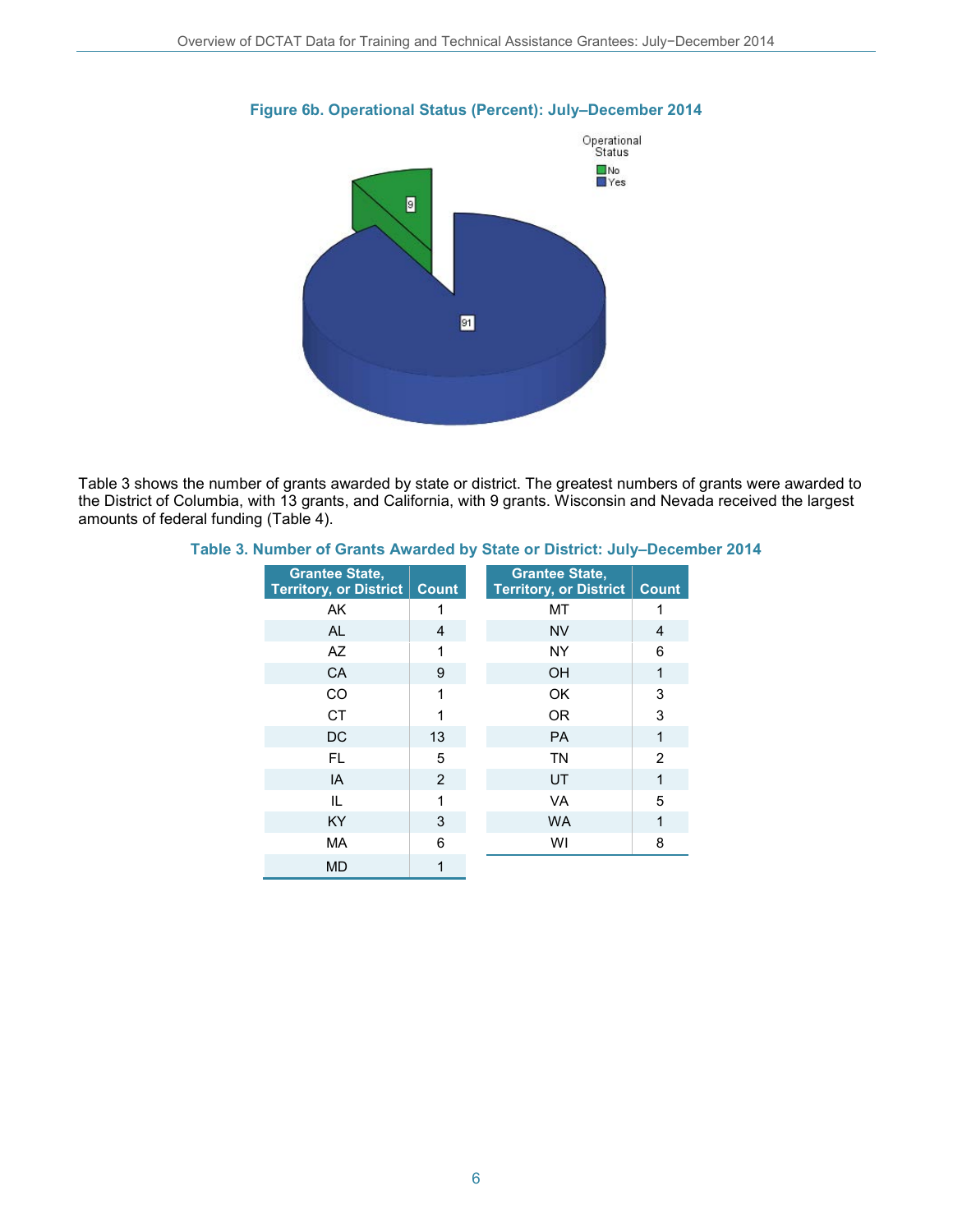| <b>Grantee State,</b><br><b>Territory, or District</b> | <b>Grant Amount</b><br>(Dollars) | <b>Grantee State.</b><br><b>Territory, or District</b> | <b>Grant Amount</b><br>(Dollars) |
|--------------------------------------------------------|----------------------------------|--------------------------------------------------------|----------------------------------|
| AK                                                     | 500,000                          | МT                                                     | 100,000                          |
| AL.                                                    | 2,555,739                        | <b>NV</b>                                              | 8,207,467                        |
| AZ                                                     | 325,000                          | <b>NY</b>                                              | 2,217,824                        |
| <b>CA</b>                                              | 6,254,000                        | <b>OH</b>                                              | 234,115                          |
| <b>CO</b>                                              | 346,009                          | OK                                                     | 1,664,722                        |
| <b>CT</b>                                              | 347,500                          | OR.                                                    | 1,928,478                        |
| <b>DC</b>                                              | 6,940,947                        | <b>PA</b>                                              | 459,976                          |
| FL                                                     | 6,678,478                        | ΤN                                                     | 367,042                          |
| IA                                                     | 609,112                          | UT                                                     | 100,000                          |
| IL                                                     | 100,000                          | <b>VA</b>                                              | 4,105,881                        |
| <b>KY</b>                                              | 1,579,992                        | <b>WA</b>                                              | 5,228,268                        |
| <b>MA</b>                                              | 5,862,823                        | WI                                                     | 12,367,837                       |
| <b>MD</b>                                              | 1,314,108                        |                                                        |                                  |

#### **Table 4. Total Award Amount by State or District (Dollars): July–December 2014**

# **Training and Technical Assistance Performance Data Reported**

The TTA providers represent a wide range of organizations, from national associations to small regional agencies. The work these grantees do vary, as do the size and characteristics of the populations they serve. Table 5 provides an aggregate of performance measures data.

#### **Table 5. Performance Indicators: July–December 2014**

<span id="page-6-1"></span><span id="page-6-0"></span>

|                                                                                                                                    | <b>Performance Indicator</b>                                                                           | <b>Number</b> |  |  |  |
|------------------------------------------------------------------------------------------------------------------------------------|--------------------------------------------------------------------------------------------------------|---------------|--|--|--|
|                                                                                                                                    | Number of people trained (OP) <sup>2</sup>                                                             | 83,917        |  |  |  |
|                                                                                                                                    | Number of planning or training events held (OP)                                                        | 10,879        |  |  |  |
|                                                                                                                                    | Number of program materials developed (OP)                                                             | 56,621        |  |  |  |
|                                                                                                                                    | Number of program materials disseminated (OP)                                                          | 123,097       |  |  |  |
|                                                                                                                                    | Number of program policies changed, improved, or rescinded (OP)                                        |               |  |  |  |
|                                                                                                                                    | A. Number of programs policies changed                                                                 | 2,486         |  |  |  |
|                                                                                                                                    | B. Number of programs policies rescinded                                                               | 675           |  |  |  |
|                                                                                                                                    | Number of technical assistance requests RECEIVED (OP)                                                  | 11,586        |  |  |  |
|                                                                                                                                    | Number of training requests RECEIVED (OP)                                                              | 16,774        |  |  |  |
|                                                                                                                                    | Percent of organizations reporting improvements in operations based TTA (OC) <sup>3</sup>              |               |  |  |  |
| A. I                                                                                                                               | Number of organizations reporting improvements in operations based on TTA                              | 4,525         |  |  |  |
| B.                                                                                                                                 | Number of organizations served by TTA                                                                  | 7,485         |  |  |  |
|                                                                                                                                    | C. $(A/B)$                                                                                             | 60%           |  |  |  |
|                                                                                                                                    | Percent of people exhibiting an increased knowledge of the program area (OC)                           |               |  |  |  |
| А.                                                                                                                                 | Number of people exhibiting an increase in knowledge post-training                                     | 67,343        |  |  |  |
| B.                                                                                                                                 | Number of people trained                                                                               | 72,789        |  |  |  |
|                                                                                                                                    | C. Percent of people trained who exhibited increased knowledge (A/B)                                   | 93%           |  |  |  |
| Percent of those served by TTA who reported implementing an evidence-based program and/or practice during or after<br>the TTA (OC) |                                                                                                        |               |  |  |  |
| А.                                                                                                                                 | Number of programs served by TTA that reported using an evidence-based program and/or<br>practice      | 1,762         |  |  |  |
|                                                                                                                                    | B. Number of programs served by TTA                                                                    | 2,724         |  |  |  |
| C.                                                                                                                                 | Percent of programs served by TTA that report using an evidence-based program and/or<br>practice (A/B) | 65%           |  |  |  |